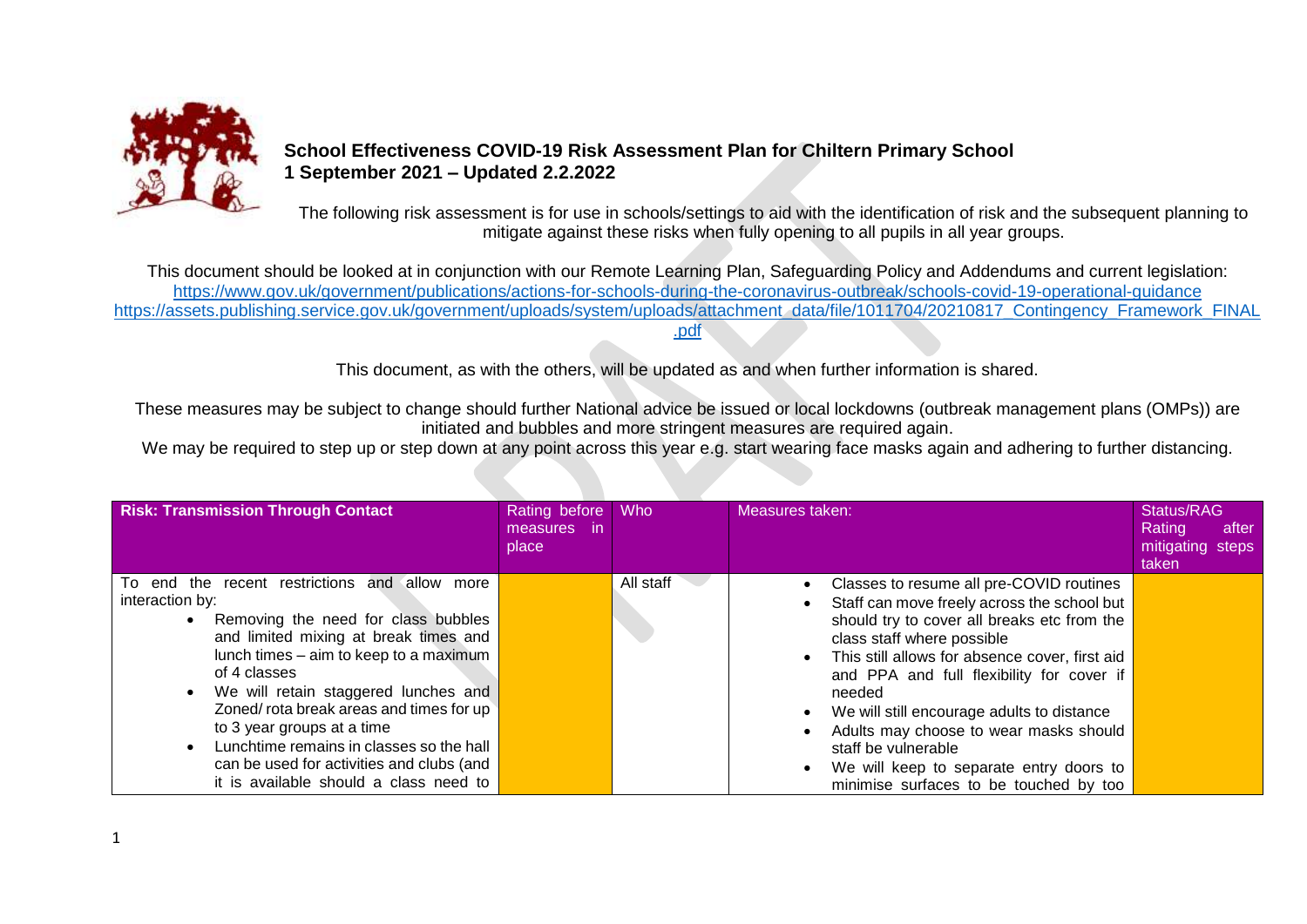vacate following a positive case/ symptoms)

- Assemblies/ singing / indoor PE can resume for whole classes, key stages but whole school remains outside
- Sports clubs and trips and residentials can resume
- Beanstalk/ Tutoring to resume following on -going COVID policy eg ventilation and sanitising
- Masks no longer required in communal areas/ class unless individuals choose to or if an asymptomatic person is awaiting a PCR result

many hands, alleviate pinch points and risk of crowds

- Usual toilets pre-COVID will be used but sanitising is still recommended after use
- Staffrooms will revert to pre-COVID unless a spike in cases is noted
- Regular hand -washing for all across the day will still be encouraged
- Staff have a sanitising station in the main entrance when they sign in, including the pen
- The pupils can now sit on mixed tables, not all facing the front and some will have individual learning packs and stationery provided to prevent the spread of germs
- Only an individual will need to isolate now following symptoms or a positive LFT, until a PCR test result is received – but will support families where multi cases are known
- Be extra careful to increase hygiene measures, distancing and PPE while awaiting your result
- If a child shows symptoms and goes home for a test, clean their workstation/ resources
- Vacated class groups will continue their learning in the class
- If negative result the child or adult returns
- If positive result from the symptomatic or asymptomatic test, the 10 day isolation, from the day after the symptoms started for that individual remains if a positive LFD result is shown – but no whole class closing is necessary
- Negative LFD tests on days 5 and 6 means an individual can return to class
- We may still close classes if too many staff are absent at one time – refer back to the previous RA – or if PHE advice is to close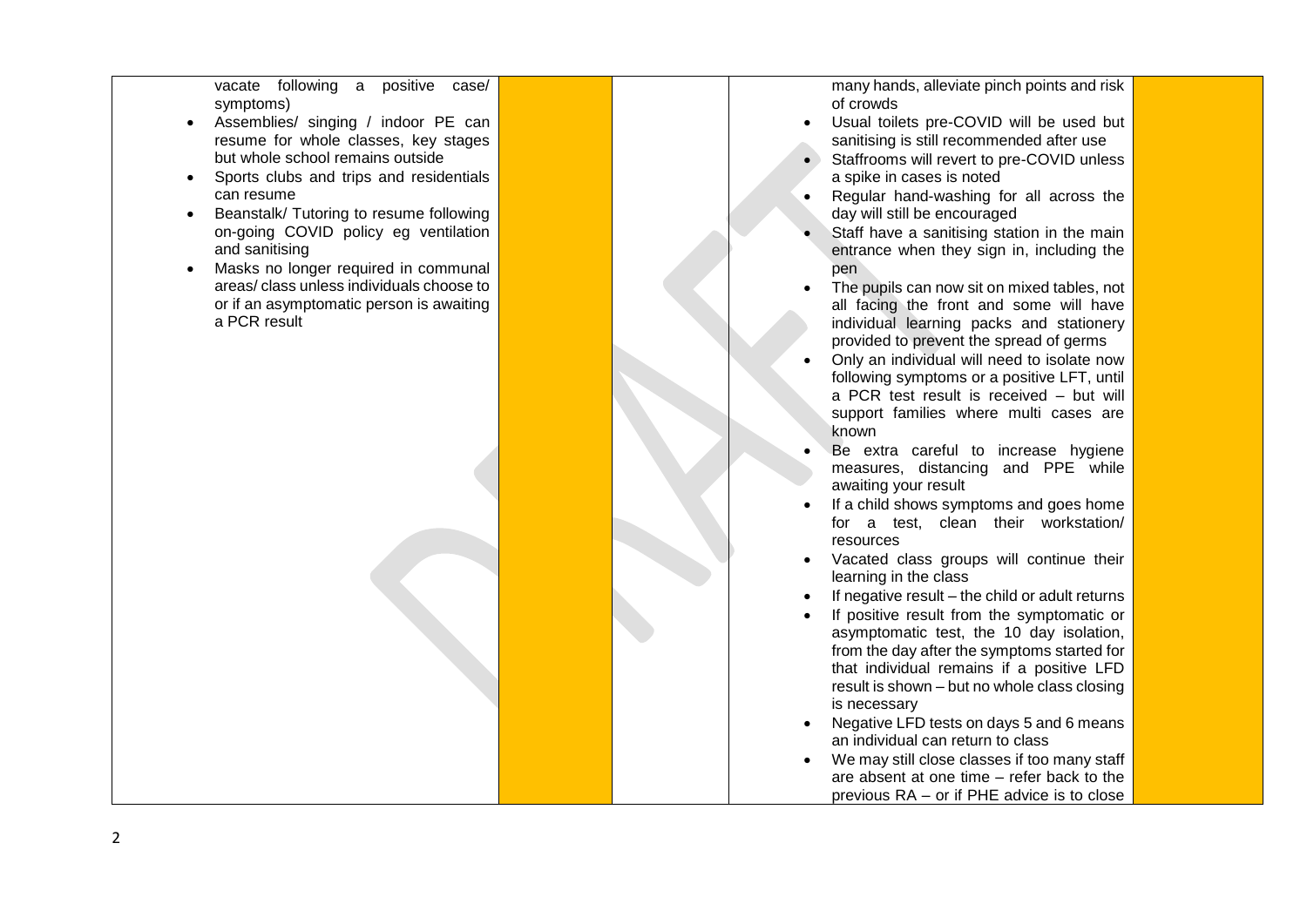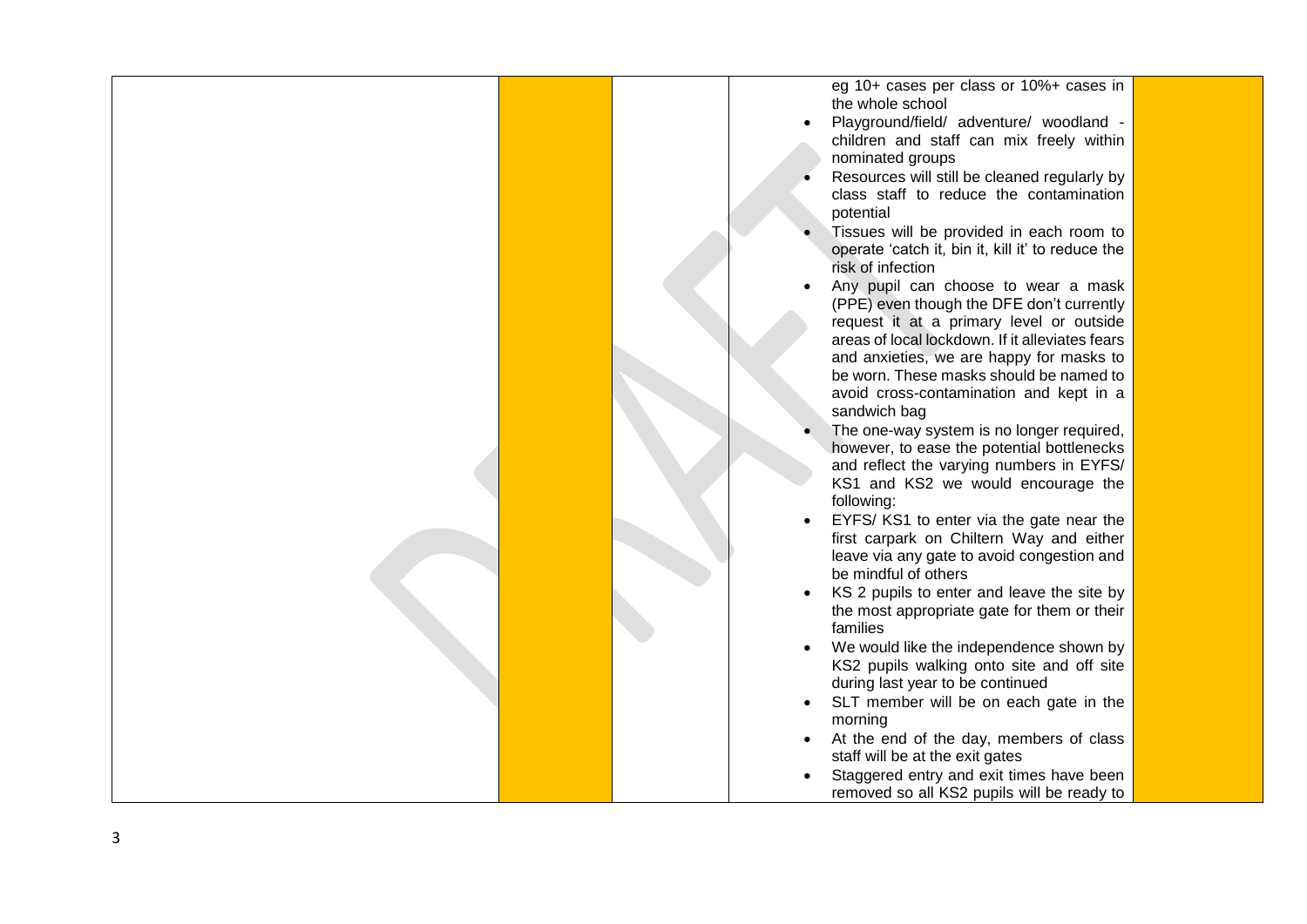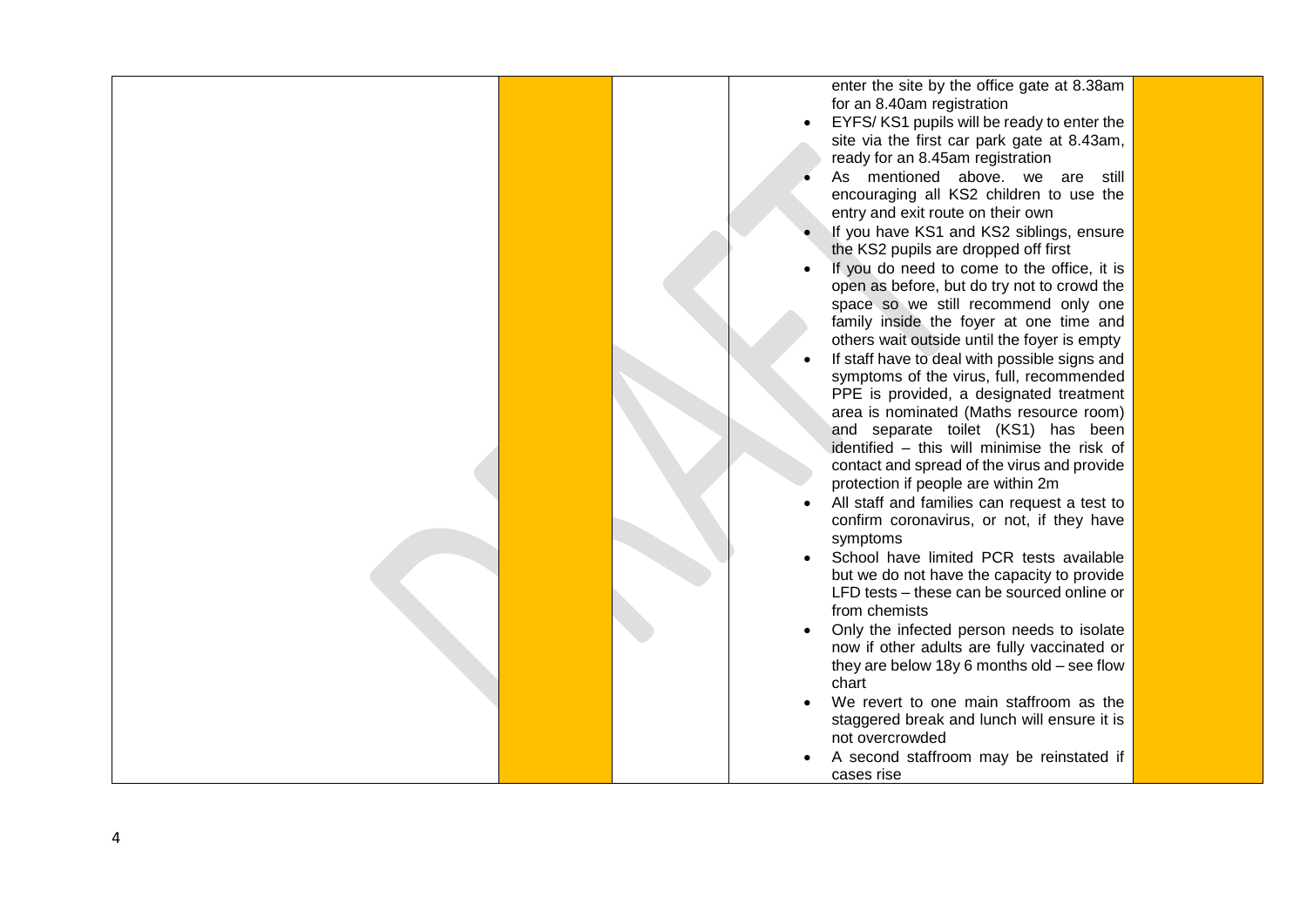|  | Staff are still responsible for wiping                          |  |
|--|-----------------------------------------------------------------|--|
|  | surfaces clean after use in any area or                         |  |
|  | class as AMEY are not continuing their                          |  |
|  | touch-point cleaning                                            |  |
|  | Anti-bacterial wipes (or spray and kitchen                      |  |
|  | roll) in the staff toilets to regularly clean                   |  |
|  | after visiting                                                  |  |
|  | Spray and single use paper towels are                           |  |
|  |                                                                 |  |
|  | available across the school to use on any                       |  |
|  | surface between different adults and                            |  |
|  | children                                                        |  |
|  | The BC/ASC will resume and use the                              |  |
|  | nurture room only for ASC and BC will use                       |  |
|  | the hall once breakfasts are provided again                     |  |
|  | Breakfasts are now resuming                                     |  |
|  | Any returning sports clubs will follow their                    |  |
|  | sport's own governing body advice and                           |  |
|  | school RA                                                       |  |
|  | Pupil messenger duties eg registers, milk                       |  |
|  | delivery can resume.                                            |  |
|  | All rooms with adults and children in must                      |  |
|  | have appropriate ventilation                                    |  |
|  | Children will be reminded to wear many                          |  |
|  | layers to keep warm in winter (or summer                        |  |
|  | ۞) as windows will be open                                      |  |
|  | Almost all staff (55/60) taking part in lateral                 |  |
|  | flow testing to provide early indications of                    |  |
|  | the virus being present and therefore                           |  |
|  |                                                                 |  |
|  | helping prevent the transmission of the<br>virus - twice a week |  |
|  |                                                                 |  |
|  | If staff have been in close contact with a                      |  |
|  | confirmed case, they will take daily LFD                        |  |
|  | tests for 7 days                                                |  |
|  | The Government will ensure all classes                          |  |
|  | have CO2 monitors installed (this would be                      |  |
|  | for KS1 classes for us) $-$ sorry, they are                     |  |
|  | rubbish! We will keep ventilating                               |  |
|  | KS2 classes upstairs to turn the monitors                       |  |
|  | on and ensure ALL windows (top and                              |  |
|  | bottom) are open.                                               |  |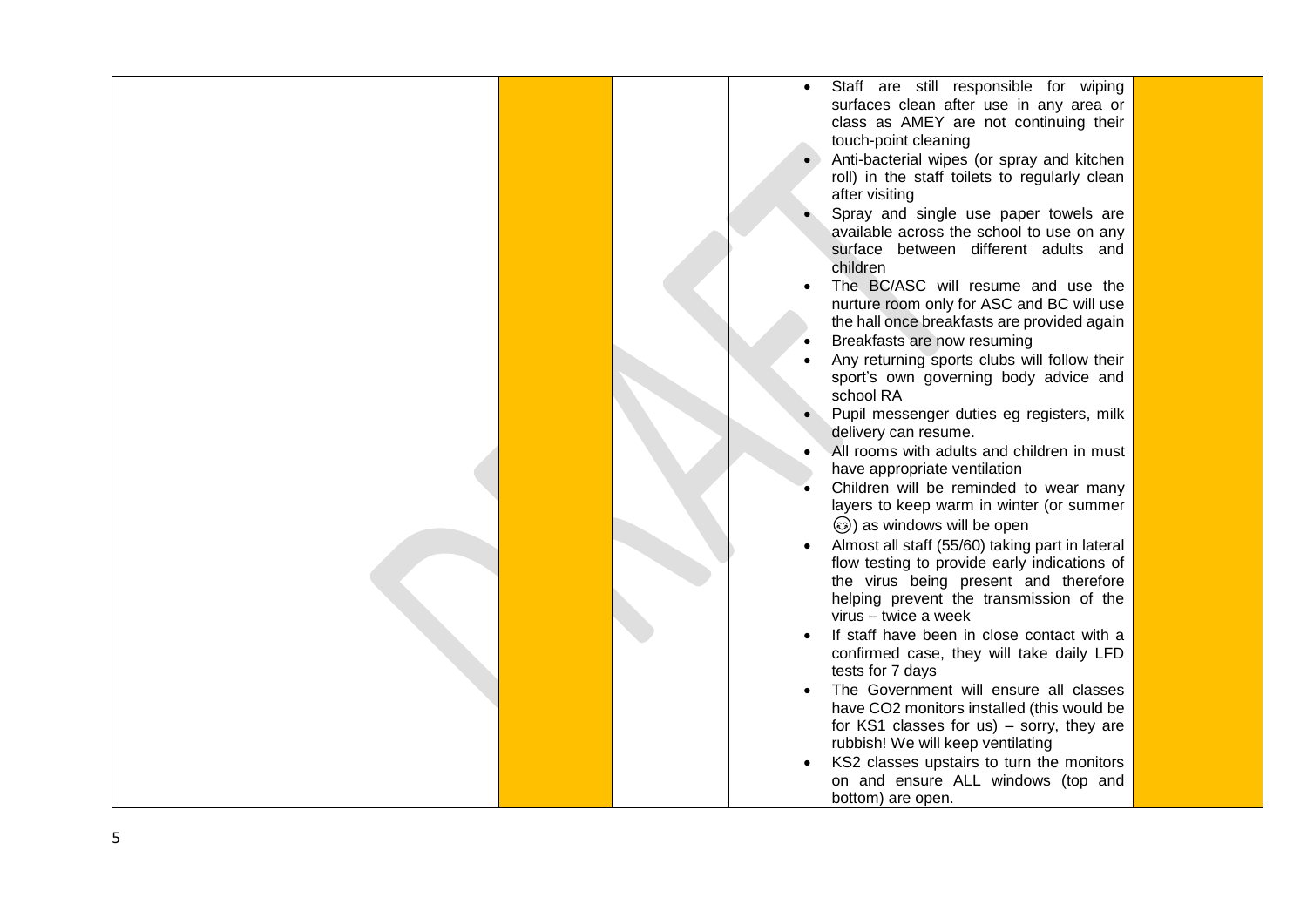| To reduce risk of exposure to COVID-19 by           | <b>SLT</b> | All personal plans for pupils will be followed |  |
|-----------------------------------------------------|------------|------------------------------------------------|--|
| considering:                                        | All staff  | De-escalation Team teach steps will be         |  |
| PPE provision for SEMH, behaviour issues etc. where |            |                                                |  |
| restraint is required.                              |            | applied, as per training and record book       |  |
|                                                     |            | completed after the event                      |  |
|                                                     |            | Team teach de-escalation techniques have       |  |
|                                                     |            | been shared with all staff to refresh CPD      |  |
|                                                     |            | Team teach refreshers have started for         |  |
|                                                     |            | groups of 12 at a time and appropriate         |  |
|                                                     |            | guidance has been shared                       |  |
|                                                     |            | Pupils' individual plans will be updated       |  |
|                                                     |            | If children have HNF, their 1:1 will manage    |  |
|                                                     |            | their needs where possible                     |  |
|                                                     |            | Morning Minions (or new Breakfast club)        |  |
|                                                     |            | and Shining Stars will continue as this is a   |  |
|                                                     |            | reasonable measure to meet their needs in      |  |
|                                                     |            | the reduction in top-up funding                |  |
|                                                     |            | All groups have areas with their own sinks     |  |
|                                                     |            | and toilets to reduce the of risk              |  |
|                                                     |            | contamination and confrontation of others      |  |
|                                                     |            | These will be regularly sanitised              |  |
|                                                     |            | Full PPE is available in every room if staff   |  |
|                                                     |            | believe anyone displays symptoms               |  |
|                                                     |            | Visual timetables/ routines will be provided   |  |
|                                                     |            | to help settle the children and support their  |  |
|                                                     |            | needs, minimising the risk of the need for     |  |
|                                                     |            | full PPE                                       |  |
|                                                     |            | Playground/field/adventure/woodland            |  |
|                                                     |            | children can now interact freely whilst        |  |
|                                                     |            | monitored                                      |  |
|                                                     |            |                                                |  |
|                                                     |            | For wet breaks - each bubble will have its     |  |
|                                                     |            | own, easy clean set of activities and          |  |
|                                                     |            | colouring                                      |  |
|                                                     |            | Regular hand-washing for all across the        |  |
|                                                     |            | day will still be encouraged                   |  |
|                                                     |            | Children can opt to wear a mask if they        |  |
|                                                     |            | choose                                         |  |
|                                                     |            | There will be hand sanitiser in each room      |  |
|                                                     |            | too to remove risk of infection if this is     |  |
|                                                     |            | easier for this group of pupils to use         |  |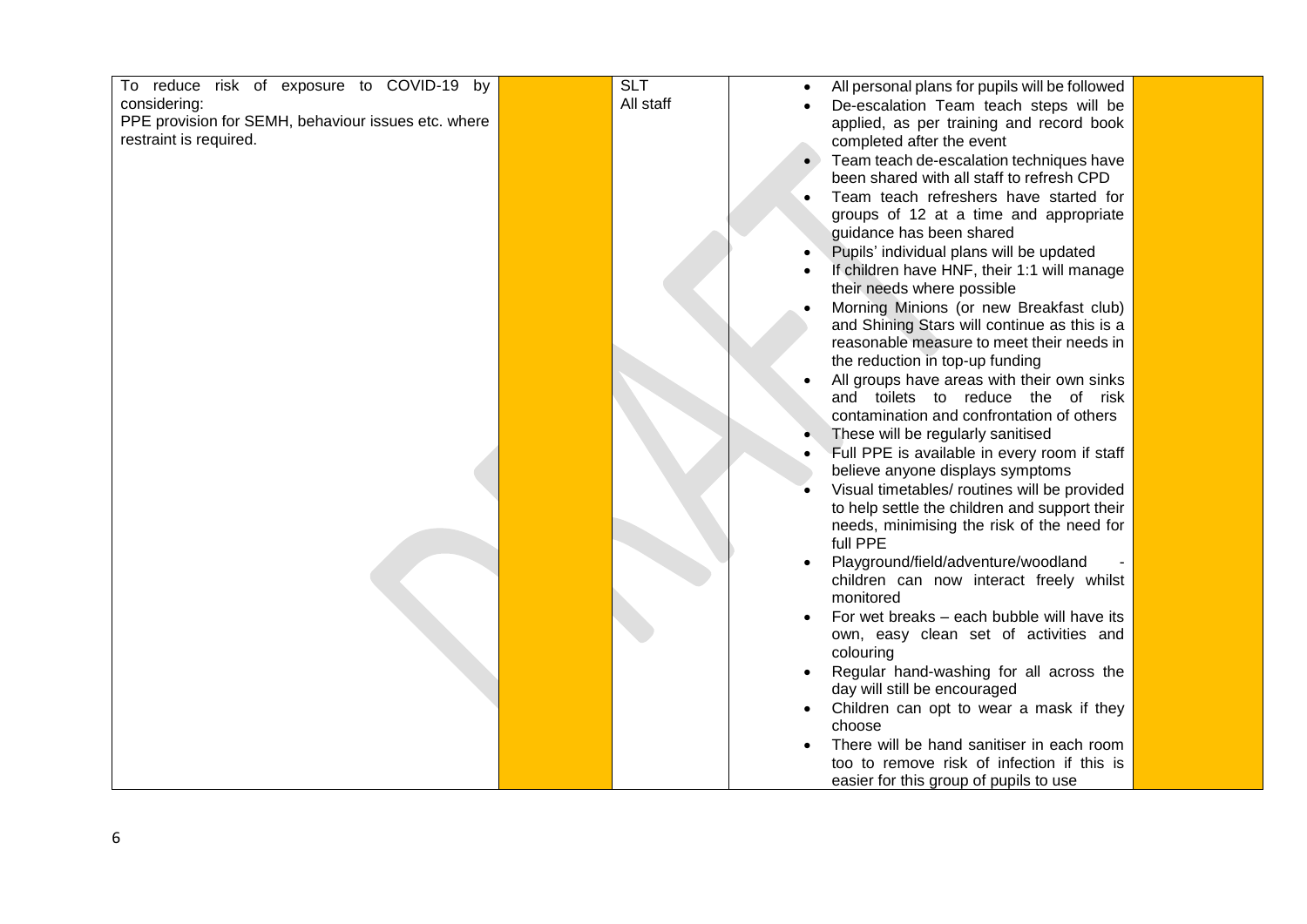- Tissues will be provided in each room to operate 'catch it, bin it, kill it' to reduce the risk of infection
- Wipes, spray and single use cloths will be provided in each room so surfaces and resources can be cleaned after each activity and either side of breaks and lunches to minimise the spread of the virus now AMEY staff will no longer complete these jobs
- Doors and windows will be open to allow fresh air to ventilate each room and reduce the risk of infection (these doors would be closed if there is a fire drill)
- All usual resources can be returned to rooms but be regularly sanitised
- Library books and other items from home can now be brought in more freely but be mindful of germs
- Personal packs of stationery and resources will continue to be used in most classes
- Phones will continued be stored in a named sandwich ba g in class
- Cleaning, first aid packs and PPE is provided in all rooms/ bubbles to minimise the need for staff to travel around the school, minimising the risk of contamination, supporting all
- Class staff will administer all first aid (according to our policy)
- medicines will be stored in a locked cupboard in the office and administered from the main office by any available staff
- All groups will have a first aid folder to record any first aid given as per statutory requirements
- Any staff member can choose to wear PPE even though DFE don't request it if it alleviates fears and anxieties (or when awaiting PCR test results)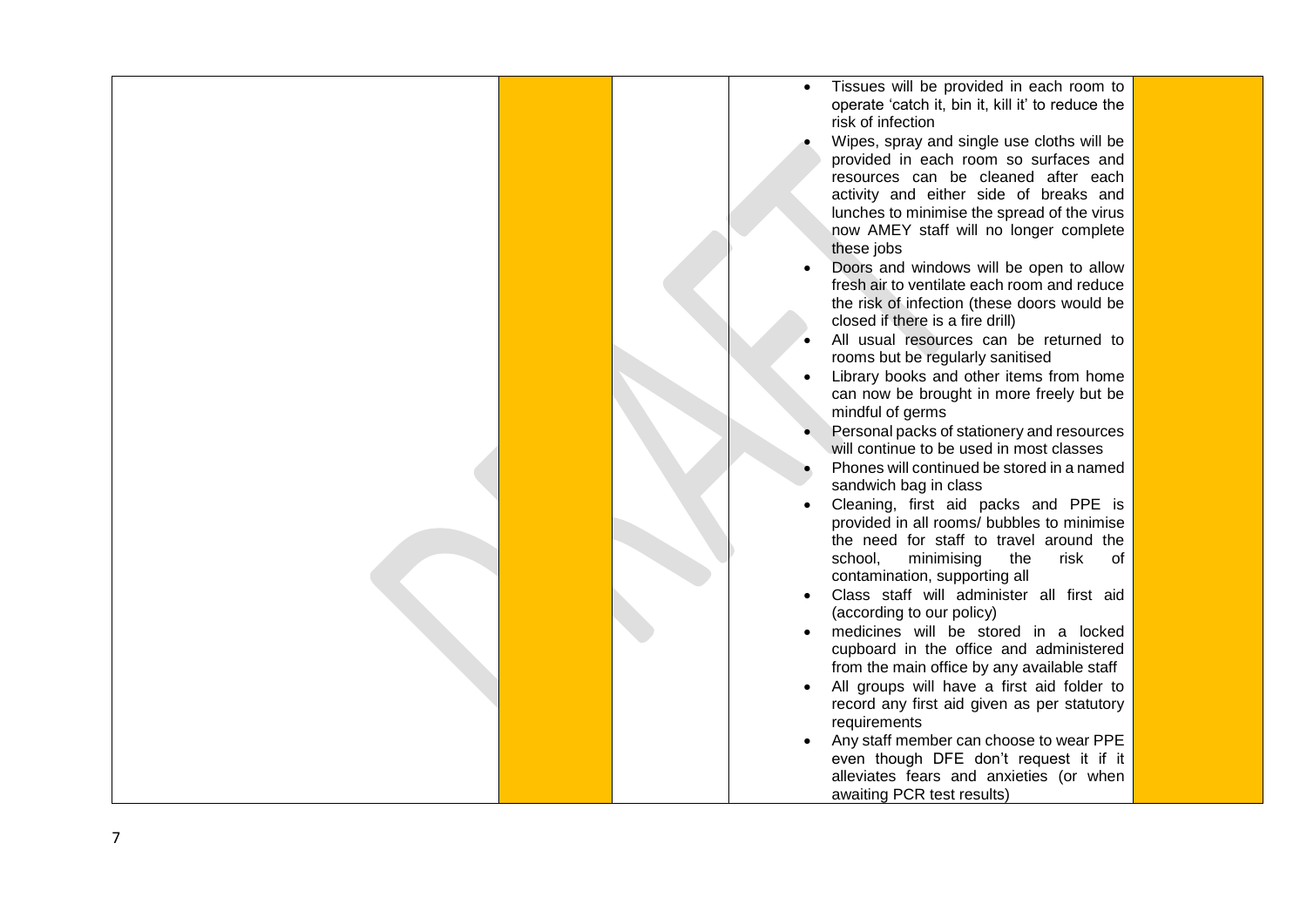|                                                                                                                                    |                                      | If staff have to deal with possible signs and<br>symptoms of the virus, full, recommended<br>PPE is provided, a designated treatment<br>area is nominated (Maths room) and<br>separate toilet has been identified (KS1) -<br>this will minimise the risk of contact and<br>spread of the virus<br>Almost all staff taking part in lateral flow<br>testing to provide early indications of the<br>virus being present and therefore reducing<br>transmission rates - these will carry on until<br>at least March 2022<br>Daily testing for 7 days will start if a staff<br>member has been in close contact with a<br>positive case |  |
|------------------------------------------------------------------------------------------------------------------------------------|--------------------------------------|------------------------------------------------------------------------------------------------------------------------------------------------------------------------------------------------------------------------------------------------------------------------------------------------------------------------------------------------------------------------------------------------------------------------------------------------------------------------------------------------------------------------------------------------------------------------------------------------------------------------------------|--|
| To reduce risk of exposure to COVID-19 by<br>considering:<br>PPE provision for interacting with pupils with personal<br>care needs | <b>SLT</b><br>All staff              | Pupils' personal and individual plans will be<br>followed<br>Same needs for the group above will be followed<br>with PPE provided if necessary and staff/<br>children choose to wear it<br>Pupils can choose to wear masks or visors<br>Almost all staff taking part in lateral flow testing<br>to provide early indications of the virus being<br>present and therefore reducing transmission<br>rates - these will carry on until at least March '22<br>Please see earlier sections for more detail.                                                                                                                             |  |
| To reduce risk of exposure to COVID-19 by<br>considering:<br>PPE provision for emergency purposes                                  | $\overline{\text{SLT}}$<br>All staff | Reasonable steps shown in the first sections<br>Available in every room and school area,<br>alongside first aid provision<br>If staff have to deal with possible signs and<br>symptoms of the virus, full, recommended PPE<br>is provided, a designated treatment area is<br>nominated (Maths support room) and separate                                                                                                                                                                                                                                                                                                           |  |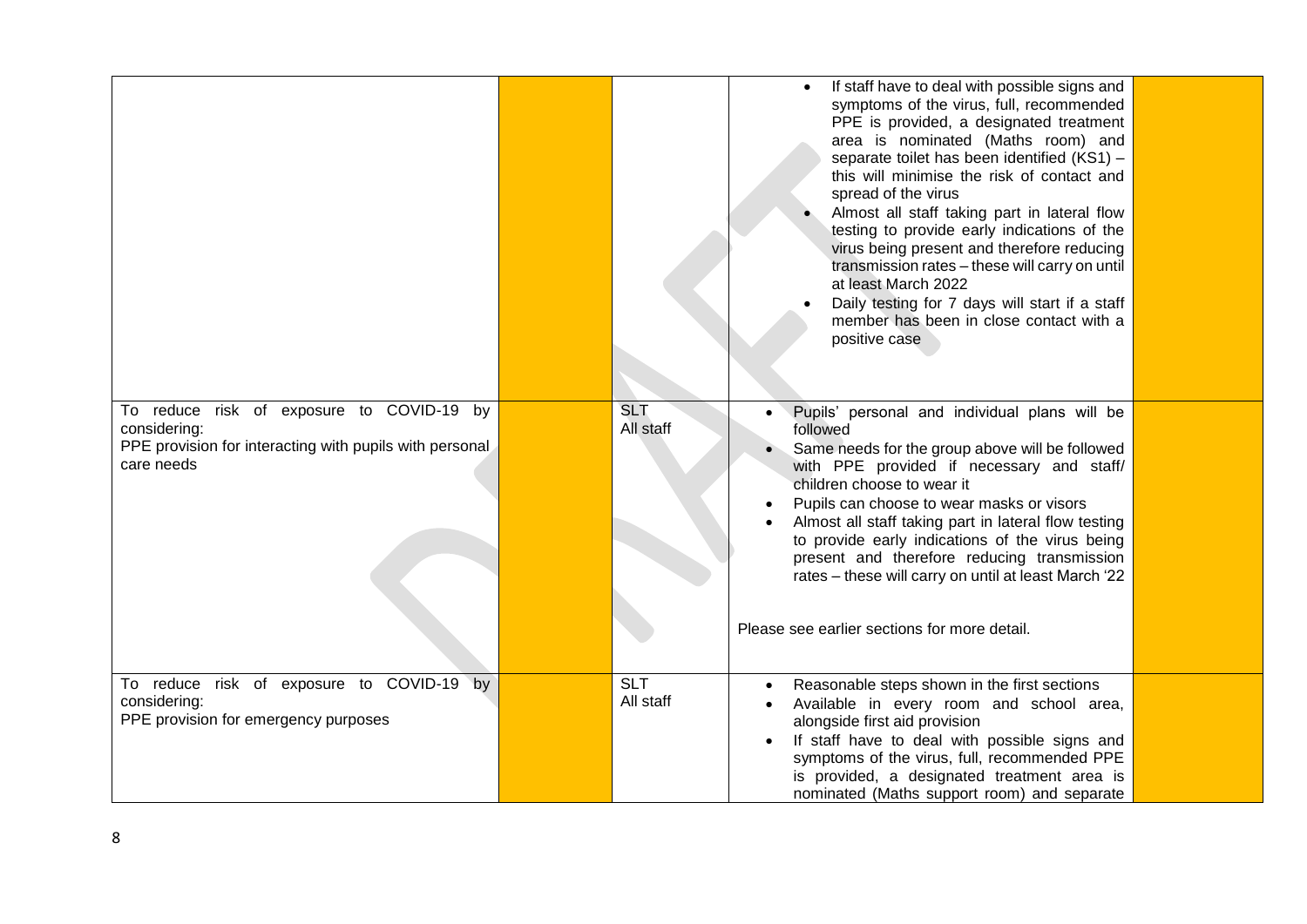|                                                |           | toilet has been identified (disabled toilet in KS1)             |  |
|------------------------------------------------|-----------|-----------------------------------------------------------------|--|
|                                                |           | - this will minimise the risk of contact and spread             |  |
|                                                |           | of the virus                                                    |  |
|                                                |           |                                                                 |  |
|                                                |           | If the emergency is significant, an ambulance will              |  |
|                                                |           | be called as it would be in a normal school day                 |  |
|                                                |           | Almost all staff taking part in lateral flow testing            |  |
|                                                |           | to provide early indications of the virus being                 |  |
|                                                |           |                                                                 |  |
|                                                |           | present and therefore reducing transmission                     |  |
|                                                |           | rates - these will carry on until at least March '22            |  |
|                                                |           |                                                                 |  |
| To establish procedures to ensure regular hand | Allocated | Tissues will be provided in each room to operate                |  |
| washing in accordance with guidelines          | CT/TA     | 'catch it, bin it, kill it' to reduce the risk of infection     |  |
|                                                |           | Regular hand-washing across the day will                        |  |
|                                                |           | remain by all on site                                           |  |
|                                                |           | There will be hand sanitiser in each room too to                |  |
|                                                |           | remove risk of infection                                        |  |
|                                                |           |                                                                 |  |
|                                                |           | Wipes, spray and single use cloths will be                      |  |
|                                                |           | provided in each room so surfaces and                           |  |
|                                                |           | resources can be regularly cleaned across a day                 |  |
|                                                |           | now AMEY staff will no longer complete these                    |  |
|                                                |           | cleaning jobs twice a day - bins, door handle,                  |  |
|                                                |           | door edges, door plates, handrails, toilets, light              |  |
|                                                |           | switches and sinks                                              |  |
|                                                |           |                                                                 |  |
|                                                |           | Doors and windows will be open to allow fresh                   |  |
|                                                |           | air to ventilate each room and reduce the risk of               |  |
|                                                |           | infection (these doors would be closed if there is              |  |
|                                                |           | a fire drill)                                                   |  |
|                                                |           | All soft furnishings and toys will be regularly                 |  |
|                                                |           | sanitised but can be used fully                                 |  |
|                                                |           | Personal packs of stationery and resources will                 |  |
|                                                |           | still be created for most children                              |  |
|                                                |           | All usual, pre-COVID resources and books can<br>$\bullet$       |  |
|                                                |           | be used                                                         |  |
|                                                |           | Teams will resume for any child isolating or hard-<br>$\bullet$ |  |
|                                                |           | copy packs provided                                             |  |
|                                                |           | Marking will be as per pre-COVID where staff                    |  |
|                                                |           | available to do it                                              |  |
|                                                |           | All drawers, lockers and cupboards will be used,                |  |
|                                                |           | but regularly wiped throughout the day if                       |  |
|                                                |           | handled/ used                                                   |  |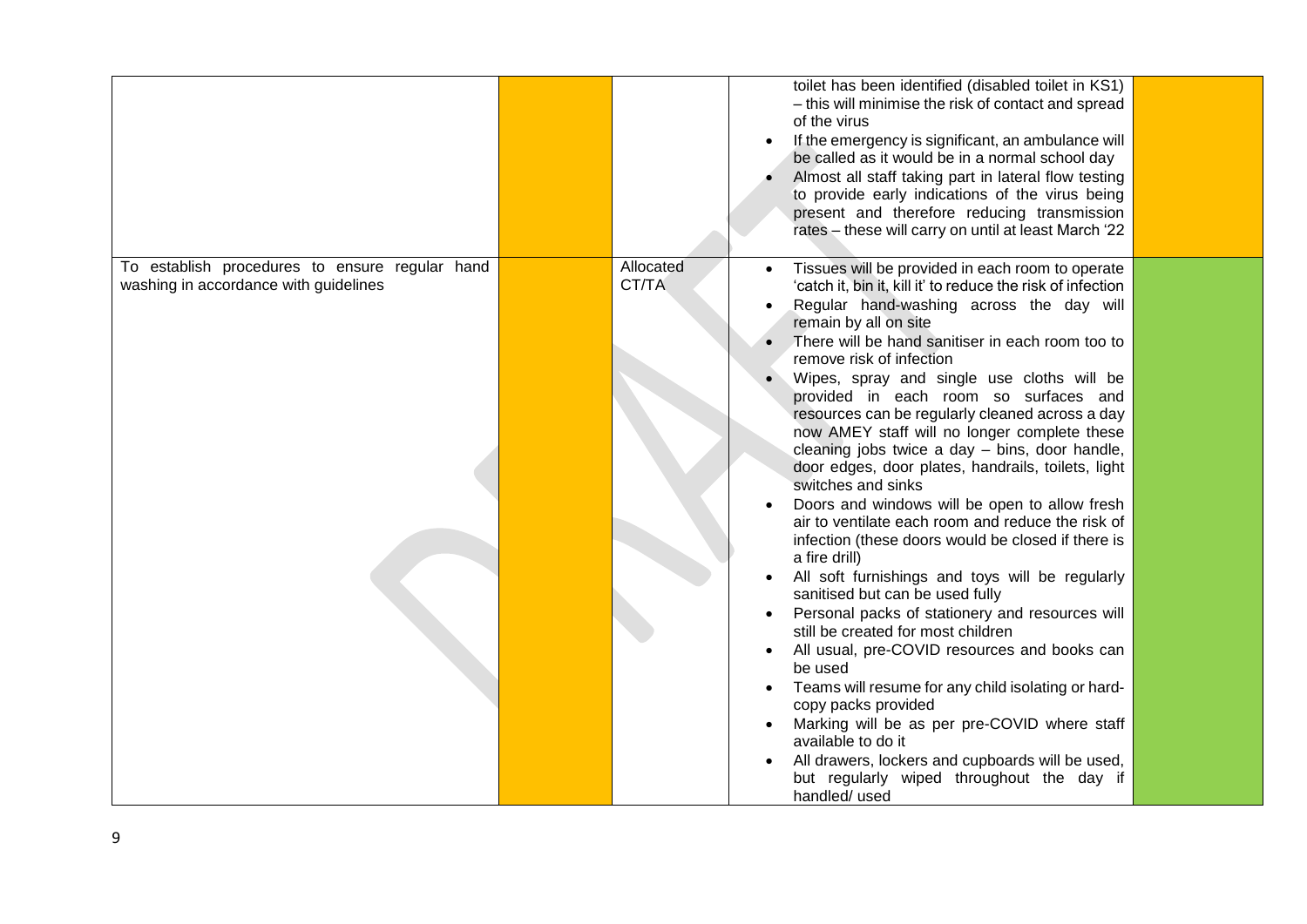|                                                                                                           |                          | The copier will be wiped clean after each use, so<br>too the library scanner<br>Cleaning, first aid packs and PPE is still provided<br>in all rooms<br>Almost all staff taking part in lateral flow testing<br>to provide early indications of the virus being<br>present and therefore reducing transmission<br>rates.                                                                                                                                                                                                                                                                                                                                                                                                                                                                                                                                                                                                     |  |
|-----------------------------------------------------------------------------------------------------------|--------------------------|-----------------------------------------------------------------------------------------------------------------------------------------------------------------------------------------------------------------------------------------------------------------------------------------------------------------------------------------------------------------------------------------------------------------------------------------------------------------------------------------------------------------------------------------------------------------------------------------------------------------------------------------------------------------------------------------------------------------------------------------------------------------------------------------------------------------------------------------------------------------------------------------------------------------------------|--|
| To identify a contained room or area for use should a<br>pupil/pupils show symptoms of Covid-19           | Nominated<br>first aider | If staff have to deal with possible signs and<br>symptoms of the virus, full, recommended PPE<br>is provided<br>a designated treatment area is nominated<br>(Maths Support room) and separate toilet has<br>been identified (disabled toilet in KS1) - this will<br>minimise the risk of contact and spread of the<br>virus<br>All staff and families can request a test to confirm<br>coronavirus, or not.<br>School have a limited supply of PCR tests but<br>LFD tests should be ordered on-line for families<br>There is a potential that a class will close if too<br>many staff are absent but as much notice as<br>possible would be given and home learning tasks<br>provided if possible<br>See above about first aid and medicines<br>Almost all staff (55/60) taking part in lateral flow<br>testing to provide early indications of the virus<br>being present and therefore<br>reducing<br>transmission rates. |  |
| <b>Risk: Staff and Pupil Attendance</b>                                                                   |                          |                                                                                                                                                                                                                                                                                                                                                                                                                                                                                                                                                                                                                                                                                                                                                                                                                                                                                                                             |  |
| Identify staffing levels to ensure the reintegration of<br>pupils adheres to social distancing guidelines |                          | All necessities are now removed but pupils<br>and staff can still choose to wear PPE if<br>needed<br>We will continue to follow and meet the<br>health guidance from the Government for<br>those who are most clinically vulnerable                                                                                                                                                                                                                                                                                                                                                                                                                                                                                                                                                                                                                                                                                         |  |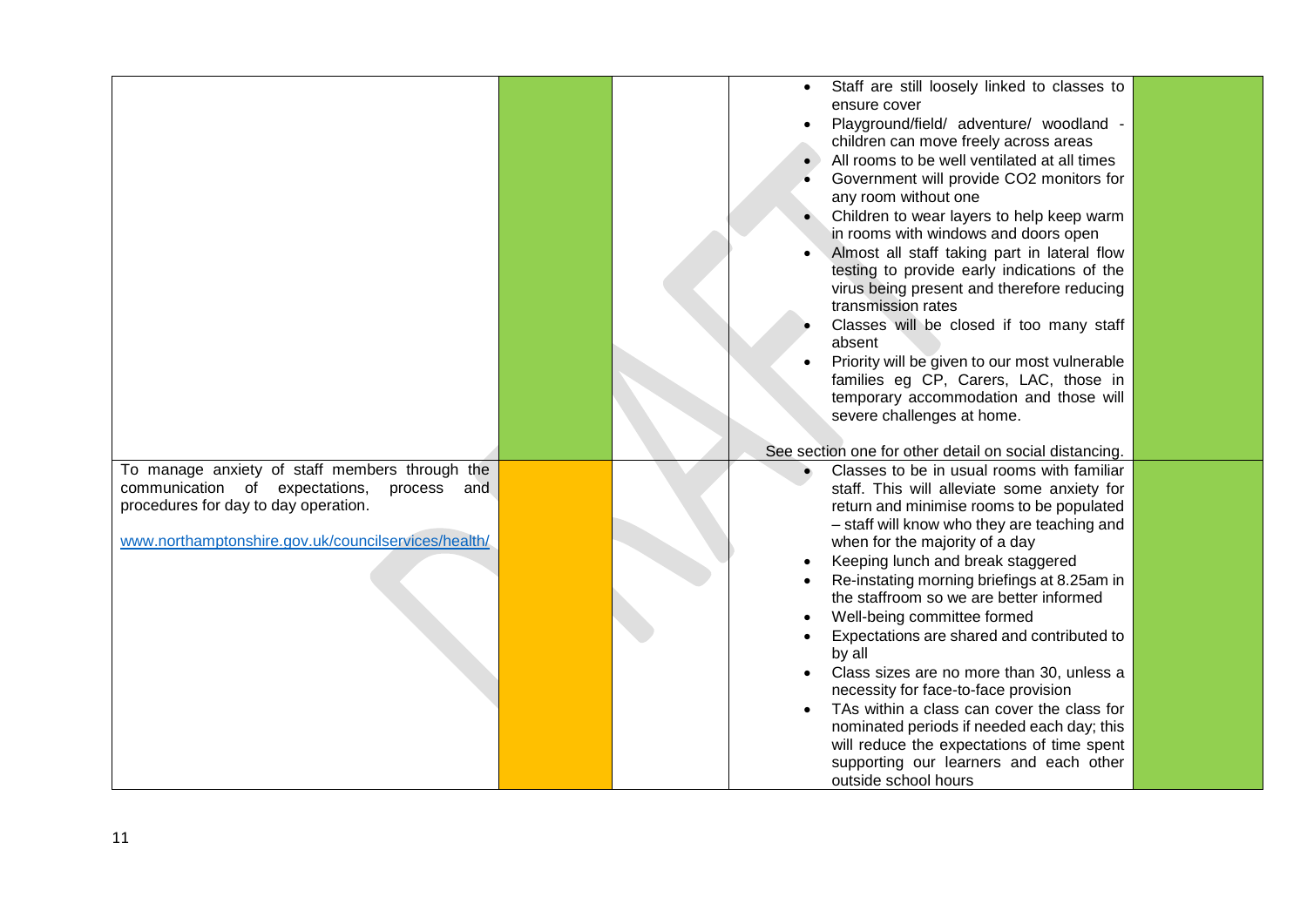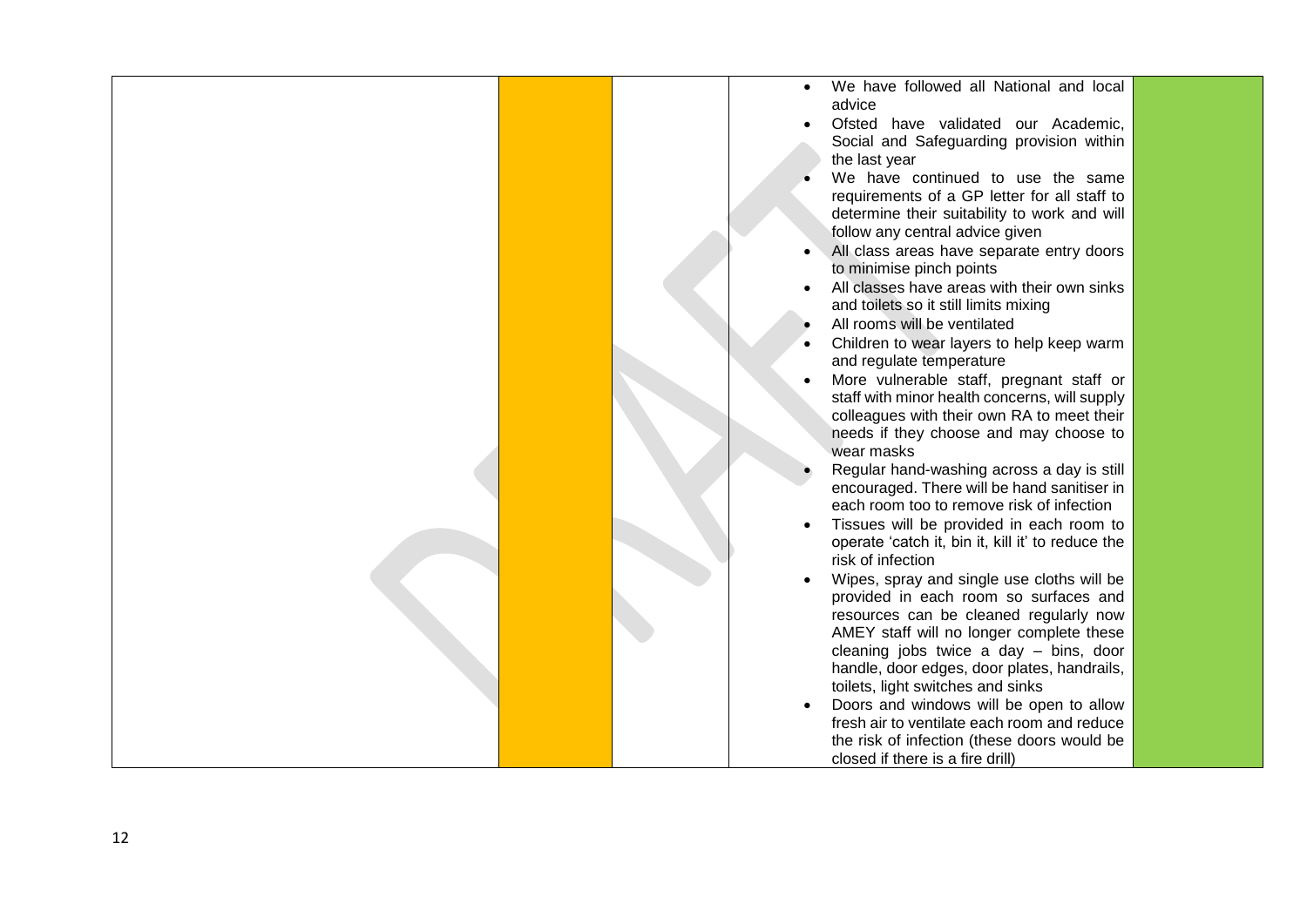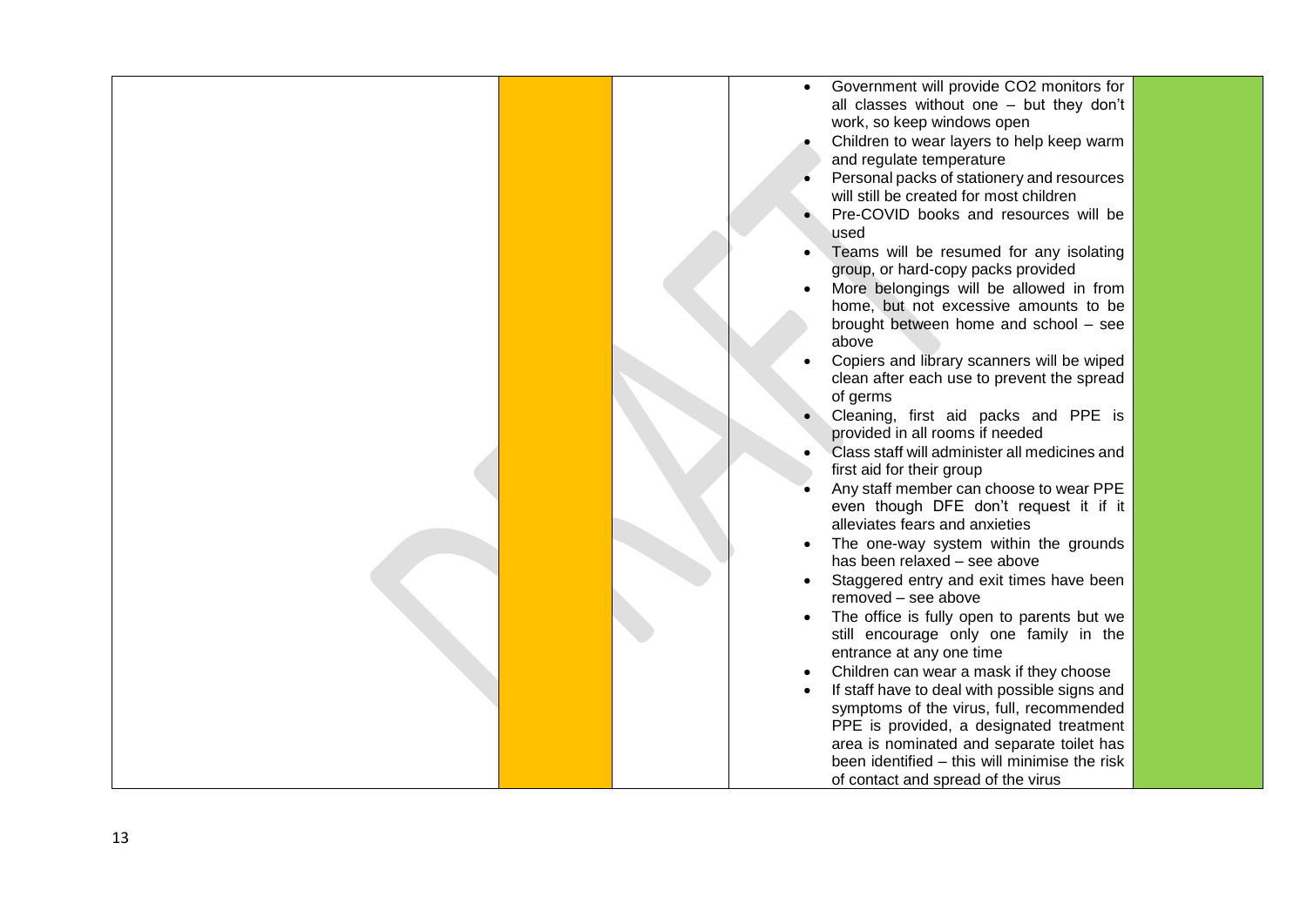|                                                                                                                                          |            | All staff and families can request a test to<br>$\bullet$<br>confirm coronavirus, or not. Keyworkers<br>can request a test with no symptoms.<br>The single staffroom resumes if cases stay<br>low<br>All DFE/ LA/HAS and PHE advice is<br>followed<br>Staff should speak to their line manager if<br>they are worried and discuss what<br>adaptations might be able to be made<br>Children<br>their usual<br>can resume<br>messenger duties eg registers, milk<br>delivery<br>Almost all staff (55/60) taking part in lateral<br>flow testing to provide early indications of<br>the virus being present and therefore<br>reducing transmission rates<br>External clubs will follow their own<br>governing body advice and school RA<br>advice and support available at:<br>www.northamptonshire.gov.uk/councilservices/health/ |  |
|------------------------------------------------------------------------------------------------------------------------------------------|------------|---------------------------------------------------------------------------------------------------------------------------------------------------------------------------------------------------------------------------------------------------------------------------------------------------------------------------------------------------------------------------------------------------------------------------------------------------------------------------------------------------------------------------------------------------------------------------------------------------------------------------------------------------------------------------------------------------------------------------------------------------------------------------------------------------------------------------------|--|
|                                                                                                                                          |            | All of these points show the level of care, fairness and<br>consistency used by leaders to keep our school safe and<br>we will revert to our contingency plan if the virus rates<br>increase.                                                                                                                                                                                                                                                                                                                                                                                                                                                                                                                                                                                                                                   |  |
| To share information detailing<br>processes and<br>procedures for day to day operation to reassure<br>parents of mitigation against risk | HT and CoG | Parents have this RA and receive regular<br>updates with our newsletter<br>They have had, and will continue to have,<br>regular updates if further central advice has<br>been received<br>They will let school know of any concerns<br>their child has shared so our school staff<br>can support them<br>They know that attendance is mandatory<br>and our usual attendance and punctuality<br>expectations apply                                                                                                                                                                                                                                                                                                                                                                                                               |  |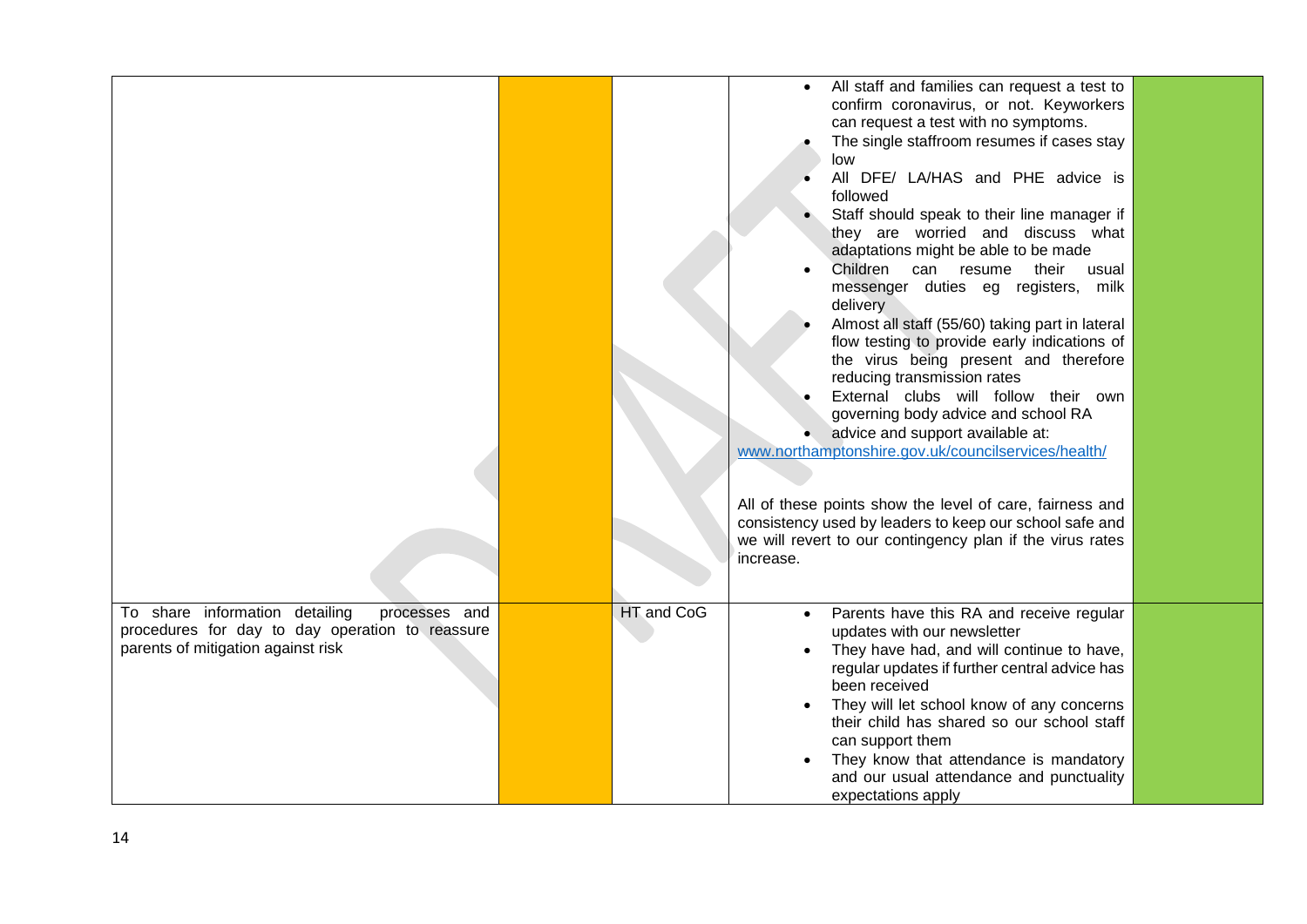|                                                                                                                 |                | All families will be contacted to arrange<br>home learning access via TEAMS or hard<br>copy packs should the school lockdown<br>again or groups have to isolate<br>Learning platforms have been set up for all<br>families, should the school go into<br>lockdown again<br>Chartwells will provide a suitable hot lunch<br>and these must be ordered by midnight on<br>a Tuesday, via ParentPay, as usual<br>safeguarding<br>All<br>expectations<br>are<br>maintained<br>Teachers have liaised with any parent who<br>has made contact and will continue to do<br><b>SO</b><br>We are so thankful for the support our parents have<br>shown for the provision and contact we have maintained.<br>We would like to further reassure them that should any<br>aspect of our provision become inappropriate, we will<br>pause and amend. Our plans will be influenced by<br>parents, staff, leaders, Governors and central advice. |  |
|-----------------------------------------------------------------------------------------------------------------|----------------|--------------------------------------------------------------------------------------------------------------------------------------------------------------------------------------------------------------------------------------------------------------------------------------------------------------------------------------------------------------------------------------------------------------------------------------------------------------------------------------------------------------------------------------------------------------------------------------------------------------------------------------------------------------------------------------------------------------------------------------------------------------------------------------------------------------------------------------------------------------------------------------------------------------------------------|--|
| Processes and procedures are established and<br>shared with<br>Parents for pick up and drop off<br>arrangements | <b>SLT/FSW</b> | All classes have separate entry doors to<br>continue to minimise pinch points<br>The one-way system within the grounds<br>has been relaxed - see above<br>Staff will be present each day at the 3 main<br>gates<br>Staggered entry and exit times have been<br>removed - EYFS/KS1 to be ready to enter<br>the site at 8.43am for an 8.45am<br>registration (Their school day ends at<br>3.10pm so gates will be open at 3.08pm)<br>KS2 be ready to enter the site at 8.38am,<br>ready for an 8.40am registration (Their<br>school day ends at 3.15pm so gates will be<br>open at 3.13pm)                                                                                                                                                                                                                                                                                                                                       |  |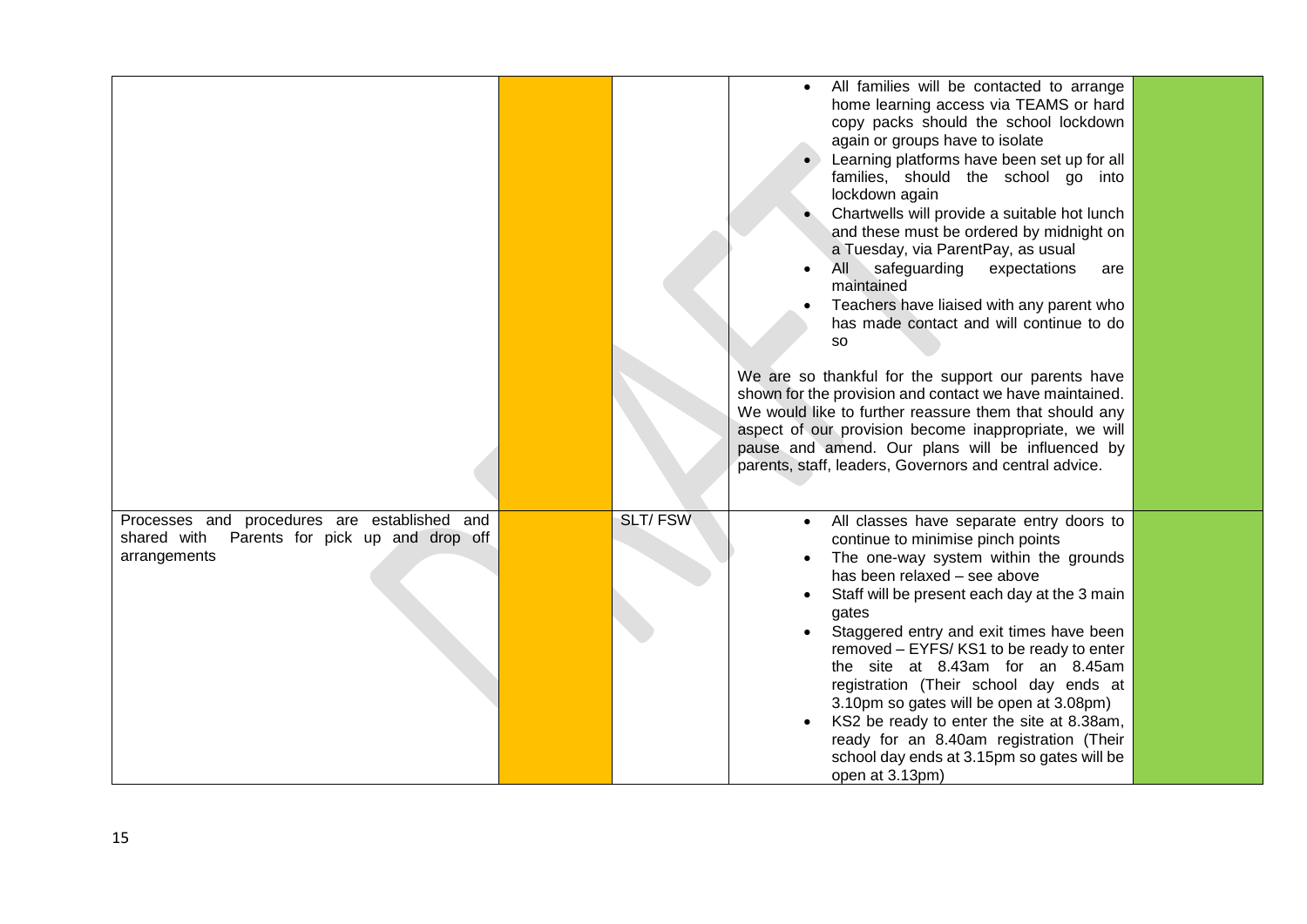|                                                      |                  | Older children are still encouraged to enter                                             |  |
|------------------------------------------------------|------------------|------------------------------------------------------------------------------------------|--|
|                                                      |                  | and leave the site on their own                                                          |  |
|                                                      |                  | KS2 bikes / scooters can be locked to the                                                |  |
|                                                      |                  | fence near the new build rather than the                                                 |  |
|                                                      |                  | bike stand                                                                               |  |
|                                                      |                  | Breakfast and after school clubs will                                                    |  |
|                                                      |                  | continue but in one room                                                                 |  |
|                                                      |                  | Whole school assemblies and singing are                                                  |  |
|                                                      |                  | on hold due to our current high number of                                                |  |
|                                                      |                  | cases (these can be up to 4 classes                                                      |  |
|                                                      |                  | maximum) but indoor PE can take place                                                    |  |
|                                                      |                  | With some children in the above groups having                                            |  |
|                                                      |                  | siblings in school at the same time, ensure the                                          |  |
|                                                      |                  | KS2 pupils are dropped off first as they have                                            |  |
|                                                      |                  | the earlier registration time                                                            |  |
|                                                      |                  | If you choose to still walk the full one-way<br>system, that is OK                       |  |
|                                                      |                  | A site plan is available on our website for the                                          |  |
|                                                      |                  | new arrangements                                                                         |  |
|                                                      |                  | Leading staff members (SLT/FR/ GD) will be                                               |  |
|                                                      |                  | meeting and greeting pupils most days                                                    |  |
|                                                      |                  | This entry system may change as needs                                                    |  |
|                                                      |                  | change.                                                                                  |  |
|                                                      |                  |                                                                                          |  |
|                                                      |                  |                                                                                          |  |
| Welcoming visitors to site – we are happy to welcome | All staff<br>and | We would prefer all visitors to have carried                                             |  |
| visitors into school as long as they adhere to the   | visitors         | out LFTs on the day of their arrival, but we                                             |  |
| following measures (see last column):                |                  | know this is not always possible                                                         |  |
|                                                      |                  | Masks need to be worn in communal areas                                                  |  |
|                                                      |                  | should an individual chooses or PHE                                                      |  |
|                                                      |                  | advice recommends it                                                                     |  |
|                                                      |                  | If you have a negative LFT result, please                                                |  |
|                                                      |                  | show the email to the office staff on arrival                                            |  |
|                                                      |                  | If you are displaying any of the 3 main                                                  |  |
|                                                      |                  | symptoms, or runny nose and sore throat,<br>we ask you to defer your visit until you are |  |
|                                                      |                  | symptom - free or have a negative PCR                                                    |  |
|                                                      |                  | test result                                                                              |  |
|                                                      |                  | On signing in, ensure that hand sanitiser is                                             |  |
|                                                      |                  | applied after the pen has been used to                                                   |  |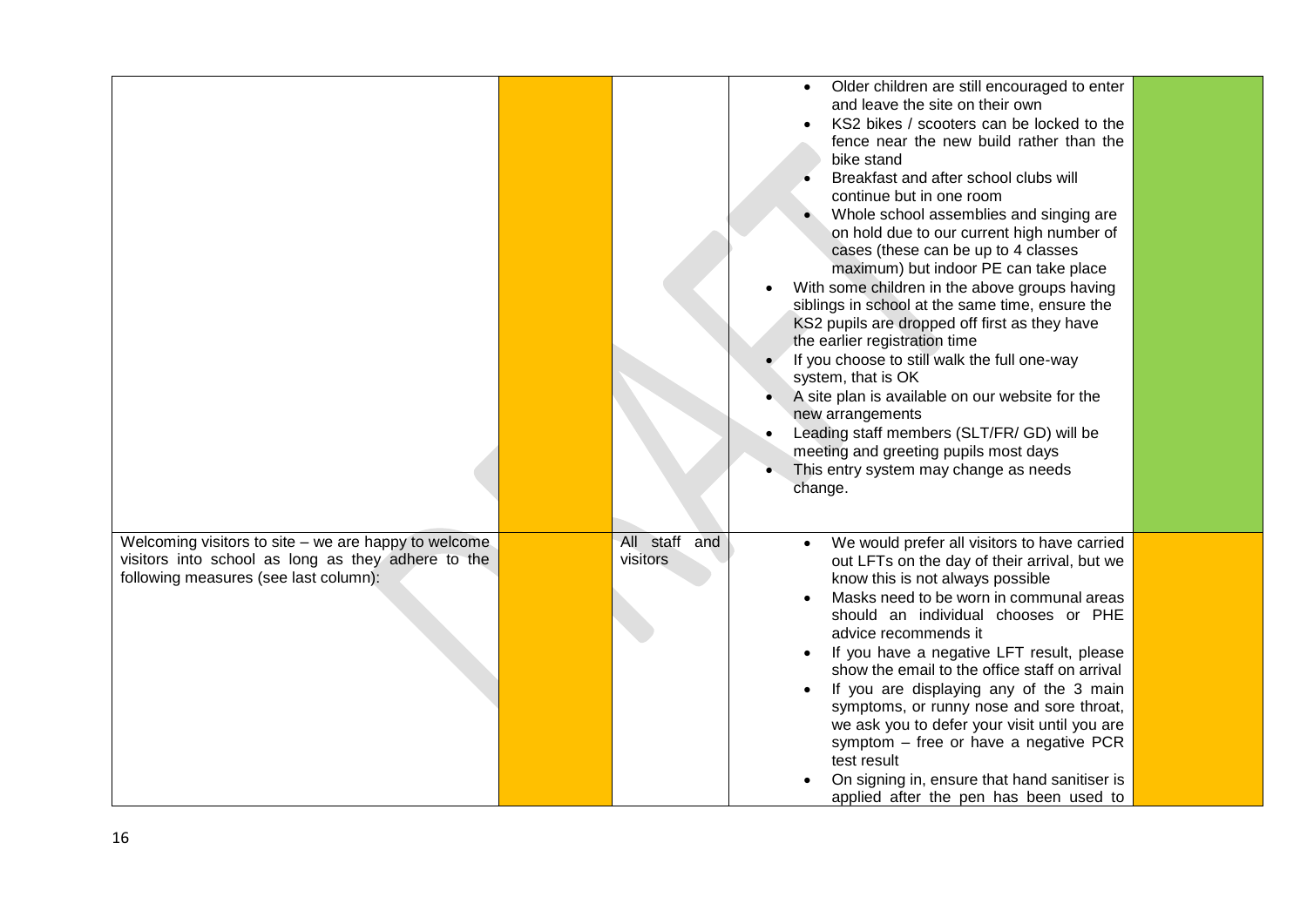|                                                                                                                                |                  | write the yellow visitor's sticker/ complete<br>the lanyard information<br>That any chair or table you have been<br>seated at, or any resource touched, is<br>disinfected immediately after use<br>That any rooms you enter are well-<br>ventilated for the duration of your visit<br>As you leave, you should sanitise your<br>hands again<br>You should inform the school if, within 2<br>days of your visit, you display symptoms or<br>test positive for COVID - so we can notify<br>other staff to complete 7 days of LFD tests                                                                                                                              |  |
|--------------------------------------------------------------------------------------------------------------------------------|------------------|-------------------------------------------------------------------------------------------------------------------------------------------------------------------------------------------------------------------------------------------------------------------------------------------------------------------------------------------------------------------------------------------------------------------------------------------------------------------------------------------------------------------------------------------------------------------------------------------------------------------------------------------------------------------|--|
| Process for collecting a child due to illness or an<br>existing appointment during the school day is<br>established and shared | <b>SLT</b>       | This has been communicated in the plan<br>If staff have to deal with possible signs and<br>symptoms of the virus, full, recommended<br>PPE is provided, a designated treatment<br>area is nominated (Maths withdrawal room)<br>and separate toilet has been identified<br>(disabled toilet in KS1) - this will minimise<br>the risk of contact and spread of the virus<br>All staff and families can request a test to<br>confirm coronavirus, or not.<br>Administering medicines - see above<br>Almost all staff taking part in lateral flow<br>testing to provide early indications of the<br>virus being present and therefore reducing<br>transmission rates. |  |
| <b>Risk: Maintaining Cleanliness</b>                                                                                           |                  |                                                                                                                                                                                                                                                                                                                                                                                                                                                                                                                                                                                                                                                                   |  |
| Deep clean the kitchen prior to reopening before food<br>preparation resumes.                                                  | <b>All Staff</b> | Clean and disinfect all areas and surfaces prior<br>$\bullet$<br>to reopening and if necessary, utilise pest control<br>for insect infestations, particularly in the kitchen<br>and/or food preparation areas.<br>We don't have a catering kitchen, only a staff - use one.                                                                                                                                                                                                                                                                                                                                                                                       |  |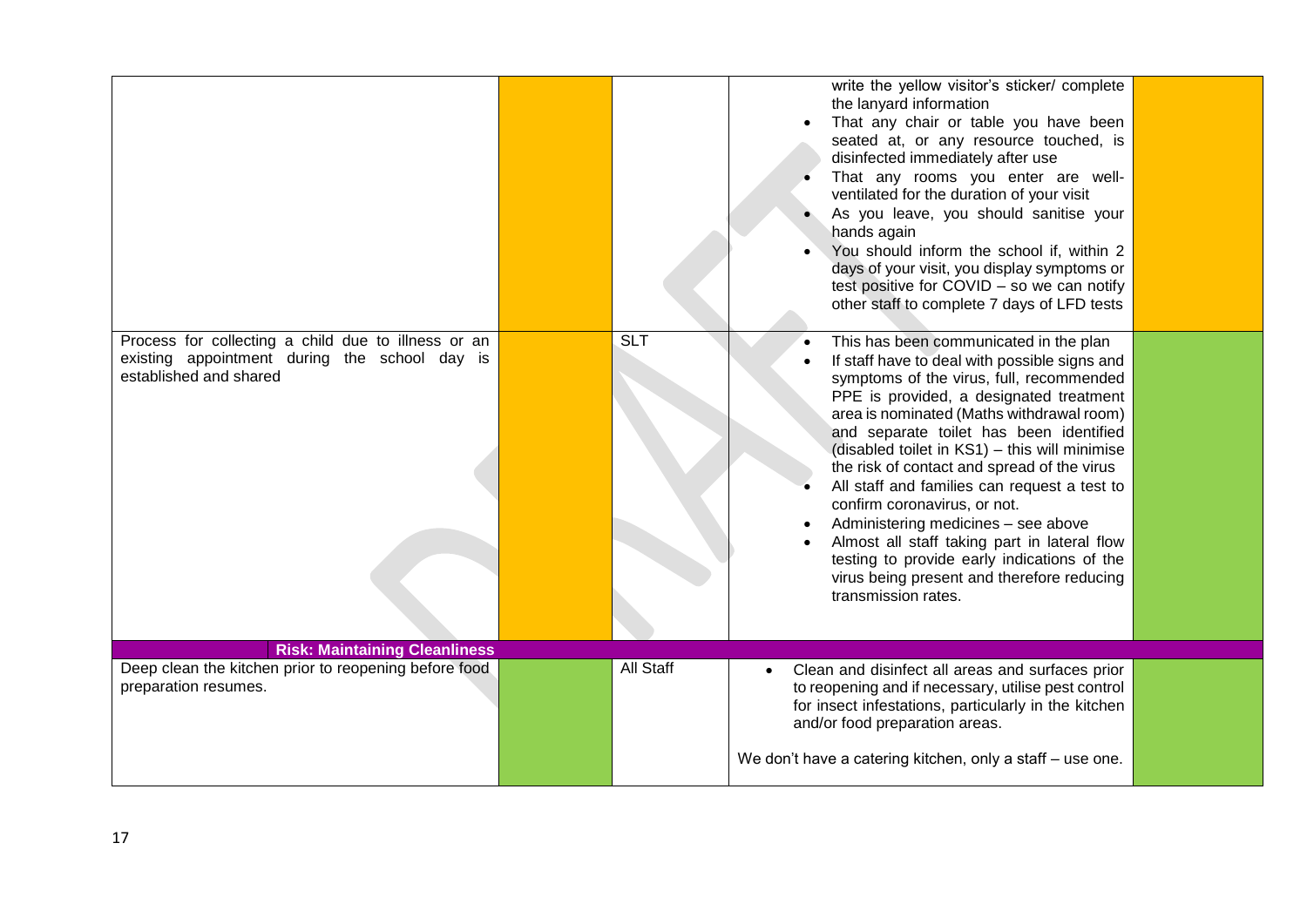| mitigate risk of transmission<br>school<br>All classes have separate entry doors to<br>minimise pinch points<br>All classes have areas with their own sinks<br>and toilets<br>All rooms will be ventilated if occupied and<br>$\bullet$<br>Government will provide CO2 monitors are<br>any room without one.<br>Children will be encouraged to wear layers.<br>All resources will be regularly sanitised<br>Regular handwashing to be undertaken by<br>all across the day<br>There will be hand sanitiser in each room<br>too to remove risk of infection<br>Tissues will be provided in each room to<br>operate 'catch it, bin it, kill it' to reduce the<br>risk of infection<br>Wipes, spray and single use cloths will be<br>provided in each room so surfaces and<br>resources can be cleaned regularly now<br>that AMEY staff will not complete these<br>cleaning jobs twice a day - bins, door<br>handle, door edges, door plates, handrails,<br>toilets, light switches and sinks<br>Doors and windows will be open to allow<br>fresh air to ventilate each room and reduce<br>the risk of infection (these doors would be<br>closed if there is a fire drill)<br>Personal packs of stationery and resources<br>$\bullet$<br>will be created for most children<br>Teams will be resumed if groups isolate<br>More belongings can now be brought in<br>between home and school - no toys<br>Copiers will be cleaned after each use to<br>avoid the spread of germs<br>Cleaning, first aid packs and PPE is<br>provided in all rooms<br>Administering medicines at the office and | Maintain a high standard of cleanliness and hygiene to | All staff | Full classes to return to a pre-COVID<br>$\bullet$ |
|-----------------------------------------------------------------------------------------------------------------------------------------------------------------------------------------------------------------------------------------------------------------------------------------------------------------------------------------------------------------------------------------------------------------------------------------------------------------------------------------------------------------------------------------------------------------------------------------------------------------------------------------------------------------------------------------------------------------------------------------------------------------------------------------------------------------------------------------------------------------------------------------------------------------------------------------------------------------------------------------------------------------------------------------------------------------------------------------------------------------------------------------------------------------------------------------------------------------------------------------------------------------------------------------------------------------------------------------------------------------------------------------------------------------------------------------------------------------------------------------------------------------------------------------------------------------------------------------|--------------------------------------------------------|-----------|----------------------------------------------------|
|                                                                                                                                                                                                                                                                                                                                                                                                                                                                                                                                                                                                                                                                                                                                                                                                                                                                                                                                                                                                                                                                                                                                                                                                                                                                                                                                                                                                                                                                                                                                                                                         |                                                        |           |                                                    |
|                                                                                                                                                                                                                                                                                                                                                                                                                                                                                                                                                                                                                                                                                                                                                                                                                                                                                                                                                                                                                                                                                                                                                                                                                                                                                                                                                                                                                                                                                                                                                                                         |                                                        |           |                                                    |
|                                                                                                                                                                                                                                                                                                                                                                                                                                                                                                                                                                                                                                                                                                                                                                                                                                                                                                                                                                                                                                                                                                                                                                                                                                                                                                                                                                                                                                                                                                                                                                                         |                                                        |           |                                                    |
|                                                                                                                                                                                                                                                                                                                                                                                                                                                                                                                                                                                                                                                                                                                                                                                                                                                                                                                                                                                                                                                                                                                                                                                                                                                                                                                                                                                                                                                                                                                                                                                         |                                                        |           |                                                    |
|                                                                                                                                                                                                                                                                                                                                                                                                                                                                                                                                                                                                                                                                                                                                                                                                                                                                                                                                                                                                                                                                                                                                                                                                                                                                                                                                                                                                                                                                                                                                                                                         |                                                        |           |                                                    |
|                                                                                                                                                                                                                                                                                                                                                                                                                                                                                                                                                                                                                                                                                                                                                                                                                                                                                                                                                                                                                                                                                                                                                                                                                                                                                                                                                                                                                                                                                                                                                                                         |                                                        |           |                                                    |
|                                                                                                                                                                                                                                                                                                                                                                                                                                                                                                                                                                                                                                                                                                                                                                                                                                                                                                                                                                                                                                                                                                                                                                                                                                                                                                                                                                                                                                                                                                                                                                                         |                                                        |           |                                                    |
|                                                                                                                                                                                                                                                                                                                                                                                                                                                                                                                                                                                                                                                                                                                                                                                                                                                                                                                                                                                                                                                                                                                                                                                                                                                                                                                                                                                                                                                                                                                                                                                         |                                                        |           |                                                    |
|                                                                                                                                                                                                                                                                                                                                                                                                                                                                                                                                                                                                                                                                                                                                                                                                                                                                                                                                                                                                                                                                                                                                                                                                                                                                                                                                                                                                                                                                                                                                                                                         |                                                        |           |                                                    |
|                                                                                                                                                                                                                                                                                                                                                                                                                                                                                                                                                                                                                                                                                                                                                                                                                                                                                                                                                                                                                                                                                                                                                                                                                                                                                                                                                                                                                                                                                                                                                                                         |                                                        |           |                                                    |
|                                                                                                                                                                                                                                                                                                                                                                                                                                                                                                                                                                                                                                                                                                                                                                                                                                                                                                                                                                                                                                                                                                                                                                                                                                                                                                                                                                                                                                                                                                                                                                                         |                                                        |           |                                                    |
|                                                                                                                                                                                                                                                                                                                                                                                                                                                                                                                                                                                                                                                                                                                                                                                                                                                                                                                                                                                                                                                                                                                                                                                                                                                                                                                                                                                                                                                                                                                                                                                         |                                                        |           |                                                    |
|                                                                                                                                                                                                                                                                                                                                                                                                                                                                                                                                                                                                                                                                                                                                                                                                                                                                                                                                                                                                                                                                                                                                                                                                                                                                                                                                                                                                                                                                                                                                                                                         |                                                        |           |                                                    |
|                                                                                                                                                                                                                                                                                                                                                                                                                                                                                                                                                                                                                                                                                                                                                                                                                                                                                                                                                                                                                                                                                                                                                                                                                                                                                                                                                                                                                                                                                                                                                                                         |                                                        |           |                                                    |
|                                                                                                                                                                                                                                                                                                                                                                                                                                                                                                                                                                                                                                                                                                                                                                                                                                                                                                                                                                                                                                                                                                                                                                                                                                                                                                                                                                                                                                                                                                                                                                                         |                                                        |           |                                                    |
|                                                                                                                                                                                                                                                                                                                                                                                                                                                                                                                                                                                                                                                                                                                                                                                                                                                                                                                                                                                                                                                                                                                                                                                                                                                                                                                                                                                                                                                                                                                                                                                         |                                                        |           |                                                    |
|                                                                                                                                                                                                                                                                                                                                                                                                                                                                                                                                                                                                                                                                                                                                                                                                                                                                                                                                                                                                                                                                                                                                                                                                                                                                                                                                                                                                                                                                                                                                                                                         |                                                        |           |                                                    |
|                                                                                                                                                                                                                                                                                                                                                                                                                                                                                                                                                                                                                                                                                                                                                                                                                                                                                                                                                                                                                                                                                                                                                                                                                                                                                                                                                                                                                                                                                                                                                                                         |                                                        |           |                                                    |
|                                                                                                                                                                                                                                                                                                                                                                                                                                                                                                                                                                                                                                                                                                                                                                                                                                                                                                                                                                                                                                                                                                                                                                                                                                                                                                                                                                                                                                                                                                                                                                                         |                                                        |           |                                                    |
|                                                                                                                                                                                                                                                                                                                                                                                                                                                                                                                                                                                                                                                                                                                                                                                                                                                                                                                                                                                                                                                                                                                                                                                                                                                                                                                                                                                                                                                                                                                                                                                         |                                                        |           |                                                    |
|                                                                                                                                                                                                                                                                                                                                                                                                                                                                                                                                                                                                                                                                                                                                                                                                                                                                                                                                                                                                                                                                                                                                                                                                                                                                                                                                                                                                                                                                                                                                                                                         |                                                        |           |                                                    |
|                                                                                                                                                                                                                                                                                                                                                                                                                                                                                                                                                                                                                                                                                                                                                                                                                                                                                                                                                                                                                                                                                                                                                                                                                                                                                                                                                                                                                                                                                                                                                                                         |                                                        |           |                                                    |
|                                                                                                                                                                                                                                                                                                                                                                                                                                                                                                                                                                                                                                                                                                                                                                                                                                                                                                                                                                                                                                                                                                                                                                                                                                                                                                                                                                                                                                                                                                                                                                                         |                                                        |           |                                                    |
|                                                                                                                                                                                                                                                                                                                                                                                                                                                                                                                                                                                                                                                                                                                                                                                                                                                                                                                                                                                                                                                                                                                                                                                                                                                                                                                                                                                                                                                                                                                                                                                         |                                                        |           |                                                    |
|                                                                                                                                                                                                                                                                                                                                                                                                                                                                                                                                                                                                                                                                                                                                                                                                                                                                                                                                                                                                                                                                                                                                                                                                                                                                                                                                                                                                                                                                                                                                                                                         |                                                        |           |                                                    |
|                                                                                                                                                                                                                                                                                                                                                                                                                                                                                                                                                                                                                                                                                                                                                                                                                                                                                                                                                                                                                                                                                                                                                                                                                                                                                                                                                                                                                                                                                                                                                                                         |                                                        |           |                                                    |
|                                                                                                                                                                                                                                                                                                                                                                                                                                                                                                                                                                                                                                                                                                                                                                                                                                                                                                                                                                                                                                                                                                                                                                                                                                                                                                                                                                                                                                                                                                                                                                                         |                                                        |           |                                                    |
|                                                                                                                                                                                                                                                                                                                                                                                                                                                                                                                                                                                                                                                                                                                                                                                                                                                                                                                                                                                                                                                                                                                                                                                                                                                                                                                                                                                                                                                                                                                                                                                         |                                                        |           |                                                    |
|                                                                                                                                                                                                                                                                                                                                                                                                                                                                                                                                                                                                                                                                                                                                                                                                                                                                                                                                                                                                                                                                                                                                                                                                                                                                                                                                                                                                                                                                                                                                                                                         |                                                        |           |                                                    |
|                                                                                                                                                                                                                                                                                                                                                                                                                                                                                                                                                                                                                                                                                                                                                                                                                                                                                                                                                                                                                                                                                                                                                                                                                                                                                                                                                                                                                                                                                                                                                                                         |                                                        |           |                                                    |
|                                                                                                                                                                                                                                                                                                                                                                                                                                                                                                                                                                                                                                                                                                                                                                                                                                                                                                                                                                                                                                                                                                                                                                                                                                                                                                                                                                                                                                                                                                                                                                                         |                                                        |           |                                                    |
|                                                                                                                                                                                                                                                                                                                                                                                                                                                                                                                                                                                                                                                                                                                                                                                                                                                                                                                                                                                                                                                                                                                                                                                                                                                                                                                                                                                                                                                                                                                                                                                         |                                                        |           |                                                    |
|                                                                                                                                                                                                                                                                                                                                                                                                                                                                                                                                                                                                                                                                                                                                                                                                                                                                                                                                                                                                                                                                                                                                                                                                                                                                                                                                                                                                                                                                                                                                                                                         |                                                        |           |                                                    |
|                                                                                                                                                                                                                                                                                                                                                                                                                                                                                                                                                                                                                                                                                                                                                                                                                                                                                                                                                                                                                                                                                                                                                                                                                                                                                                                                                                                                                                                                                                                                                                                         |                                                        |           |                                                    |
|                                                                                                                                                                                                                                                                                                                                                                                                                                                                                                                                                                                                                                                                                                                                                                                                                                                                                                                                                                                                                                                                                                                                                                                                                                                                                                                                                                                                                                                                                                                                                                                         |                                                        |           |                                                    |
|                                                                                                                                                                                                                                                                                                                                                                                                                                                                                                                                                                                                                                                                                                                                                                                                                                                                                                                                                                                                                                                                                                                                                                                                                                                                                                                                                                                                                                                                                                                                                                                         |                                                        |           |                                                    |
|                                                                                                                                                                                                                                                                                                                                                                                                                                                                                                                                                                                                                                                                                                                                                                                                                                                                                                                                                                                                                                                                                                                                                                                                                                                                                                                                                                                                                                                                                                                                                                                         |                                                        |           | first aid for classes by usual class staff         |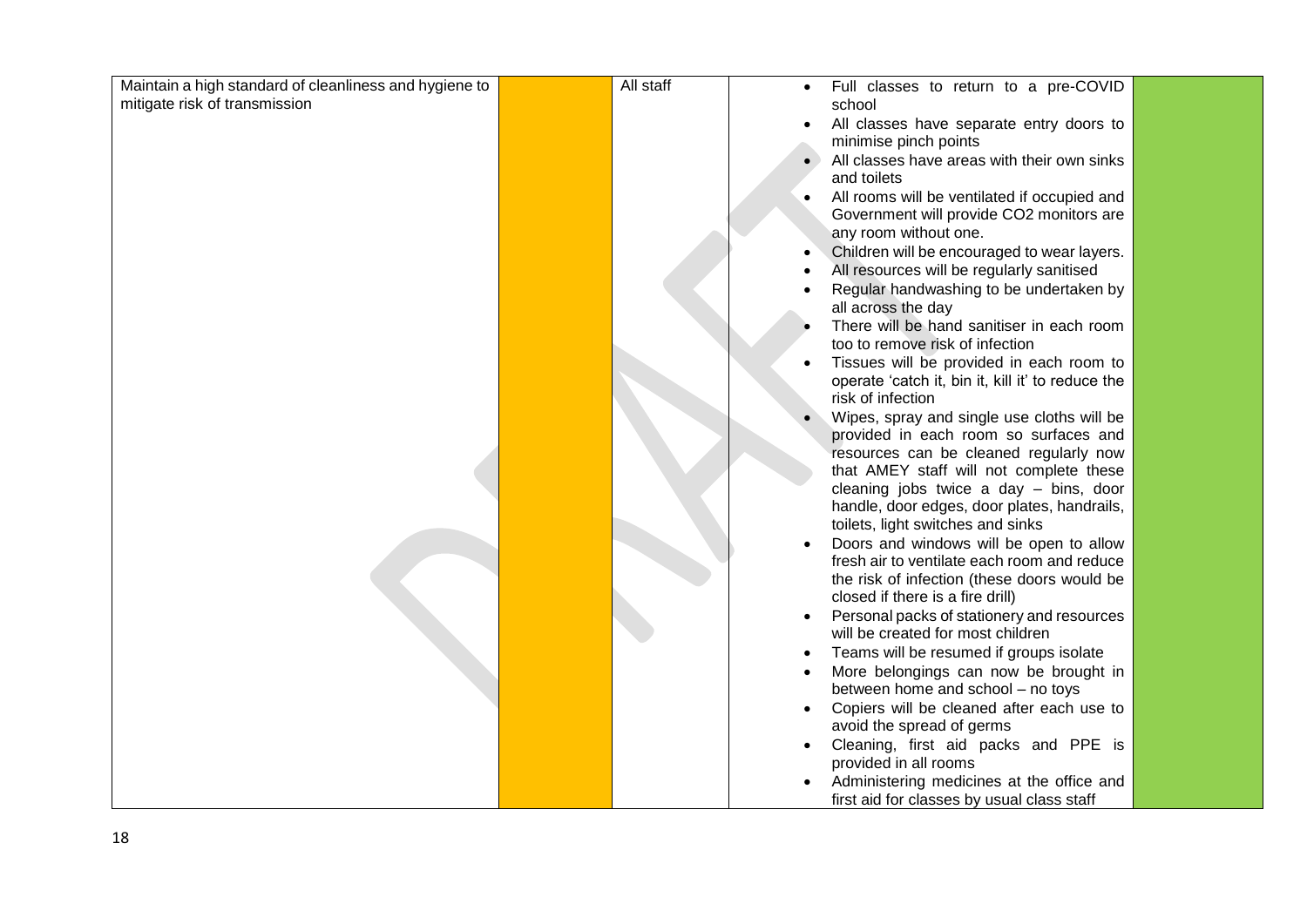|                                                          |                    | Any staff member can choose to wear PPE<br>$\bullet$<br>even though DFE don't request it if it<br>alleviates fears and anxieties<br>If staff have to deal with possible signs and<br>symptoms of the virus, full, recommended<br>PPE is provided, a designated treatment<br>area is nominated and separate toilet has<br>been identified - see above                                                                                                                                                                                                                                                                                                         |  |
|----------------------------------------------------------|--------------------|--------------------------------------------------------------------------------------------------------------------------------------------------------------------------------------------------------------------------------------------------------------------------------------------------------------------------------------------------------------------------------------------------------------------------------------------------------------------------------------------------------------------------------------------------------------------------------------------------------------------------------------------------------------|--|
| Ensure cleanliness of outdoor equipment is<br>maintained | All staff          | Any regularly used equipment will be<br>$\bullet$<br>sanitised regularly across the day<br>A designated pack of play and sports<br>equipment will still be provided for each<br>group<br>Personal packs of stationery and resources<br>$\bullet$<br>will be created for most children<br>Phones to be stored in named sandwich<br>bags in class still<br>Cleaning, first aid packs and PPE is<br>provided in all rooms<br>Class staff will administer all medicines and<br>first aid for their group<br>Woodland areas and adventure areas are<br>back in use, once dry<br>Water fountains will remain closed as we<br>cannot manage their use consistently. |  |
| <b>Risk: Safeguarding</b>                                |                    |                                                                                                                                                                                                                                                                                                                                                                                                                                                                                                                                                                                                                                                              |  |
| Recommission all systems before re-opening               | Site<br>Supervisor | Checks carried out on the following:<br>$\bullet$<br>gas,<br>heating,<br>water supply,<br>$\bullet$<br>mechanical and electrical systems<br>catering equipment<br>*not needed as school has remained open.                                                                                                                                                                                                                                                                                                                                                                                                                                                   |  |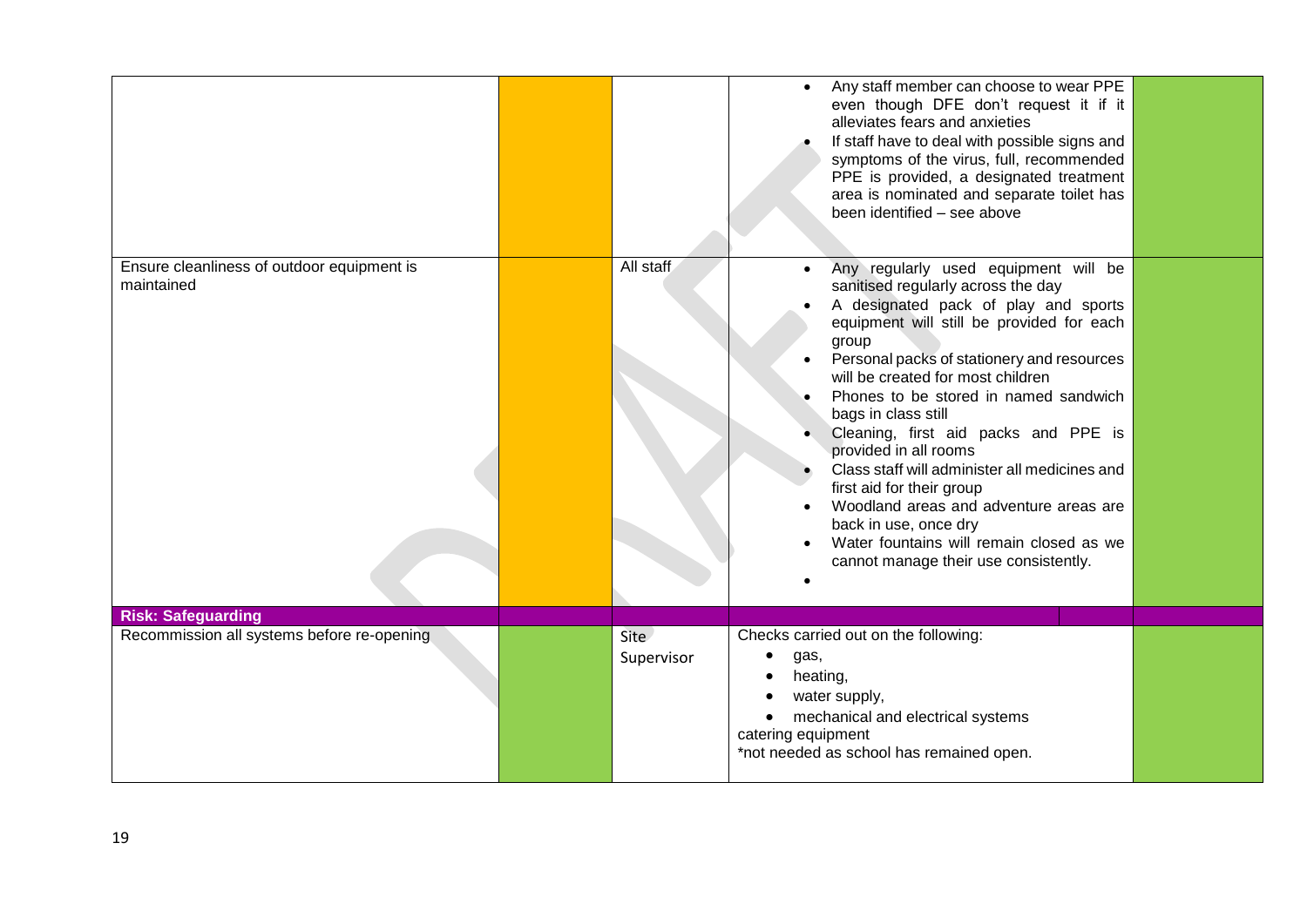| Ensure water systems are safe and operational                                                                                                                                                                                                                                                                                                                                                                                                                                                                                                                                                                                                                                                                                                                                                                                                                                                                                                                                                                                        | Site<br>Supervisor                        | Commission a water treatment specialist to chlorinate<br>and flush the complete system for all hot and cold water<br>systems (including drinking water) and certify the water<br>system is safe before the buildings are reoccupied.<br>Not needed as school has remained open.                                                                                                                                                                                     |  |
|--------------------------------------------------------------------------------------------------------------------------------------------------------------------------------------------------------------------------------------------------------------------------------------------------------------------------------------------------------------------------------------------------------------------------------------------------------------------------------------------------------------------------------------------------------------------------------------------------------------------------------------------------------------------------------------------------------------------------------------------------------------------------------------------------------------------------------------------------------------------------------------------------------------------------------------------------------------------------------------------------------------------------------------|-------------------------------------------|---------------------------------------------------------------------------------------------------------------------------------------------------------------------------------------------------------------------------------------------------------------------------------------------------------------------------------------------------------------------------------------------------------------------------------------------------------------------|--|
| Check your fire safety systems                                                                                                                                                                                                                                                                                                                                                                                                                                                                                                                                                                                                                                                                                                                                                                                                                                                                                                                                                                                                       | <b>Site</b><br>supervisor<br>Headteacher  | Checks carried out to ensure that:<br>all fire doors are operational<br>$\bullet$<br>fire alarm system and emergency lights are<br>operational<br>in the event of a fire, the sole priority is to<br>evacuate the building, not to keep to 2m, until<br>safely away from the fire, then distancing<br>expectations resume.                                                                                                                                          |  |
| To identify actions required to ensure sufficiency in<br>meeting increased demand for support where pupils<br>are:<br>At risk of exclusion<br>$\bullet$<br>In need of early help<br>Have additional needs such as behaviour,<br>sensory impairment etc.<br>Exhibiting mental health and well-being issues<br>$\bullet$<br>In need of bereavement counselling<br>$\bullet$<br>Meeting the social care thresholds<br>$\bullet$<br>We have recently considered potential safeguarding<br>concerns from the most recent Elizabeth Rose advice<br>from 2.2.2022 when she shared that unless the child<br>is ill themselves, we will offer/ provide full time<br>education for our most vulnerable individuals,<br>including:<br>Children who are currently, have previously<br>$\bullet$<br>been, or about to be, in receipt of any<br>children's services<br>It also includes adopted pupils, those who are<br>$\bullet$<br>currently looked after or those under special<br>guardianship<br>Any child living in temporary accommodation | <b>DSL</b><br>Headteacher<br><b>SENCo</b> | Pupils have been identified<br>LA representatives have been contacted to<br>discuss key issues as and where appropriate to<br>mitigate risk/provide support<br>Action plan in place to ensure increased needs<br>are addressed<br>Update personal plans<br>Allocate appropriate staff to support<br>See sections above for SEN/ SEMH/ Behaviour<br>All staff are made aware of the needs of our<br>vulnerable pupils and that 2 classes may need to<br>be combined. |  |